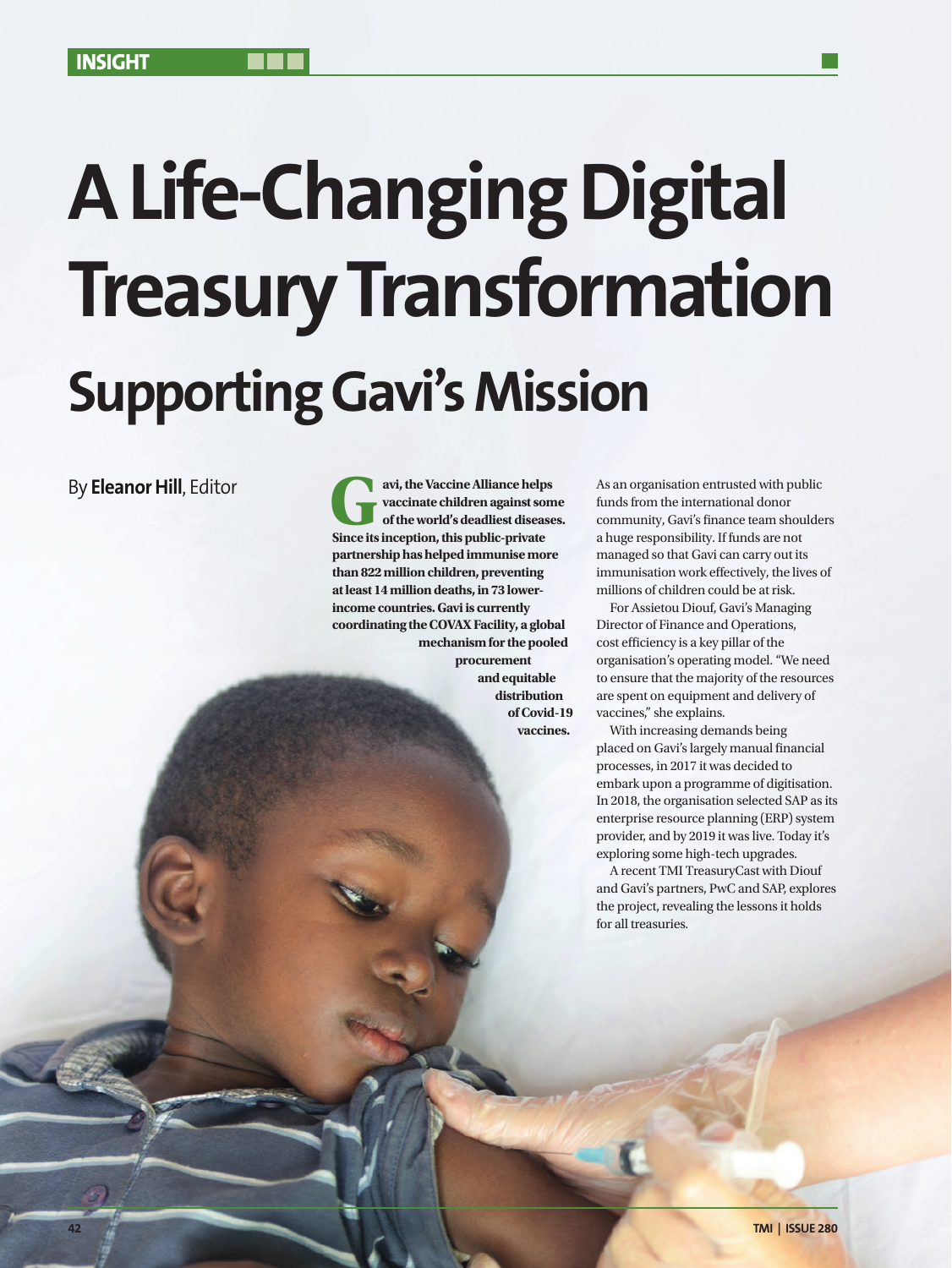#### **Strength and control**

Much of the pain of Gavi's legacy approach was around payments, with emails, manual verification and a vast paper trail handling transaction bookings and confirmations. With time wasted on repetitive, nonvalue adding tasks, and siloed financial information increasingly hard to access, the team felt growth was being constrained. By 2017, change had risen to the top of the agenda.

"We had three primary objectives," says Diouf. "We had to significantly strengthen our control environment. We needed to improve process efficiency, especially around disbursements. And we had a longer-term goal of establishing a system that would enable finance to move from a transaction-based unit to a business partner model."

With a new and ambitious treasury blueprint in design, Gavi required technical support. The organisation selected as its partner PwC, which formed a team of dedicated project management professionals to assist Gavi in both the technical implementation and the rollout of best practice. In addition, regular communication between SAP and Gavi served to enhance project decision-making. As Diouf notes, "it was this combination of support that led to the success of the implementation".

#### **Key partners**

The importance of Gavi's journey was not lost on Aniket Kulkarni, Partner responsible for Treasury Technology, PwC Switzerland. Given its role in the world, and treasury's need to transfer donations to ground-level funding with minimum transaction cost, he could see a 'big differentiator' between this and other treasury projects.

"As one of the key aspects of the overall design of the project, it was important that from a systems perspective, treasury was fully integrated into Gavi's core processes of funds and grants management," says Kulkarni. Working alongside SAP and Diouf and her team, PwC began laying down a digital treasury foundation. Based around the end-to-end processing and master-data repository of SAP's S/4HANA system, it will be easier for Gavi to deploy additional applications as required, he explains.

Indeed, Diouf notes that a major selection criterion was that a high level of integration across the organisation must be possible. SAP has, she says, proven to be a game-changer. "By working with SAP and PwC, we have created a different level of integration. Not only does SAP give us a single operational portal to direct all our own core requirements, but it also acts as a hub for all of our counterparties, including our banks."

Increasingly, treasury is getting closer to the leadership of the company, notes Christian Mnich, Head of Solution Management for Treasury and Working Capital Management, SAP. As the nexus of critical information, the function is a key component helping to steer the business. Integrated systems such as ERPs have a vital facilitating role.

"Treasurers typically deploy information

 $66$ 

*We had to significantly strengthen our control environment. We needed to improve process efficiency, especially around disbursements.* 





## **ASSIETOU SYLLA DIOUF**

#### **Managing Director of Finance & Operations, Gavi**

Diouf is a financial expert with more than 20 years' experience in leading international organisations, both in the public and private sectors. Her main areas of expertise are the transformation of finance functions and the implementation of risk management procedures.

Diouf began her career working as a senior auditor in Paris. Prior to Gavi, she held managerial positions at organisations including the African Union in Ethiopia, Barclays Bank in the United Arab Emirates, Crédit Agricole in London and the Central Bank of West African States (BCEAO) in Senegal.

Diouf is passionate about improving financial reporting frameworks through innovative thinking. As a strong advocate for "strengthening public finance management" in Africa, she has been committed to driving a continental agenda in this area in collaboration with the World Bank, the International Public Sector Accounting Standards Board® (IPSASB®) and the African professional accountancy organisations (PAOs) bodies.

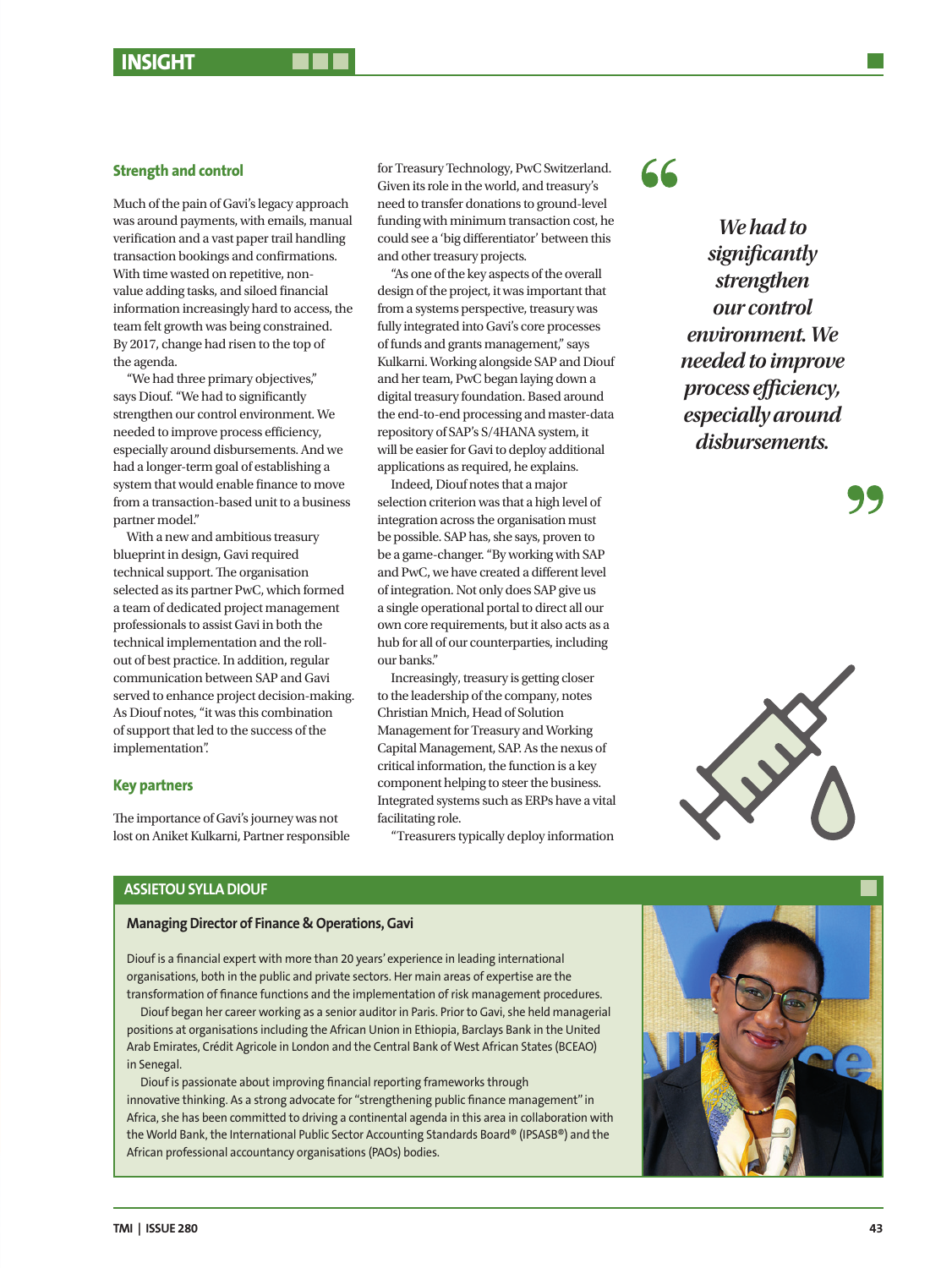from external stakeholders – such as banks and trading partners – but they also work alongside internal stakeholders in order to understand cash flow and have visibility over payments, for example," says Mnich. "ERPs can support embedded end-toend workflows, enabling collaboration between departments. This can be a major advantage for business users, particularly in the current atypical business environment where people are remote working."

SAP was obviously a good fit for Gavi. Its capacity for process and workflow integration was a key influence, but the decision was also led by speed of implementation. With a range of cloudbased services on offer, accelerated implementation is possible, says Mnich.

"SAP's scalable, highly secure cloud platform can provide additional value –



**ANIKET KULKARNI**

#### **Partner, Advisory, Treasury and Commodity Trading, PwC**

Aniket Kulkarni is a Partner with PwC Switzerland and leads PwC's Treasury and trading technology practice there. He leads a team of experts focusing on digital treasury transformation for corporate treasuries and has sucessfully completed many large international treasury transformations. Prior to joining PwC, he worked as a global product manager in treasury and commodity risk management for SAP. Kulkarni is also a EuroFinance tutor for the 'Digital Treasury and Fintech' course, holds a Bachelor degree in engineering and a post graduate diploma in Finance.

because it's a shared platform we don't need to reinvent the wheel for each and every customer," he explains. This means Gavi benefits from multiple connectivity options, with banks, market data providers and options for SWIFT.

The platform also uses shared infrastructure provided by a global technology player through its global data centres, all of which are regularly audited for security and regulatory compliance. "It's a structure that helps each client to focus on their business; there's no need to manage individual connections."

#### **Solid foundation**

Gavi's was truly a digital transformation project, the platform providing a stable environment for all future technologies such as application programming interfaces (APIs) and blockchain, says Kulkarni. Nonetheless, Gavi, PwC and SAP faced the kind of challenges that every transformation creates, not least change management. Gavi's treasury consists of two FTEs managing its entire portfolio. Project work had to fit in with their daily routine. "That was a bit of a stretch for them," he recalls, "so we worked together on project planning, supporting Gavi's business and IT users".

With Gavi an early adopter of SAP's

66

**find out more.** 

cloud-based multi-bank connectivity, PwC worked closely with the vendor to establish bank connectivity. Similarly, PwC collaborated to ensure SAP's cloud-based market-rate management application pulled in the correct rate feeds.

The adoption of cloud applications wherever possible suited Gavi's lean IT function, notes Kulkarni. "It was a collaborative effort to make it all work together, but I give full credit to Gavi's on-the-ground team which managed a lot of it, with supervision and guidance from Assietou."

#### **Moving ahead**

With faster cash disbursements, Gavi's field programmes are swifter too, says Diouf. Simply by fulfilling Gavi's core activities more efficiently, the digital transformation can be deemed a success. But in addition to helping treasury keep pace with new technologies, the project has also delivered a number of immediate operational enhancements.

Mindful of treasury's lean structure, the system's flexibility, control and ease of operation "makes a lot of difference", she notes. One of the most appreciated and timely benefits has been its capacity to support working conditions affected by Covid-19, with Gavi able to fully

*As one of the key aspects of the overall design of the project, it was important that from a systems perspective, treasury was fully integrated into Gavi's core processes of funds and grants management.*

# **JOIN THE CONVERSATION This article is based on a podcast published in January 2021. Listen to the full discussion to**  treasurycast

**treasury-management.com/podcast/an-award-winning-digital-treasury-transformation-secrets-of-success/**